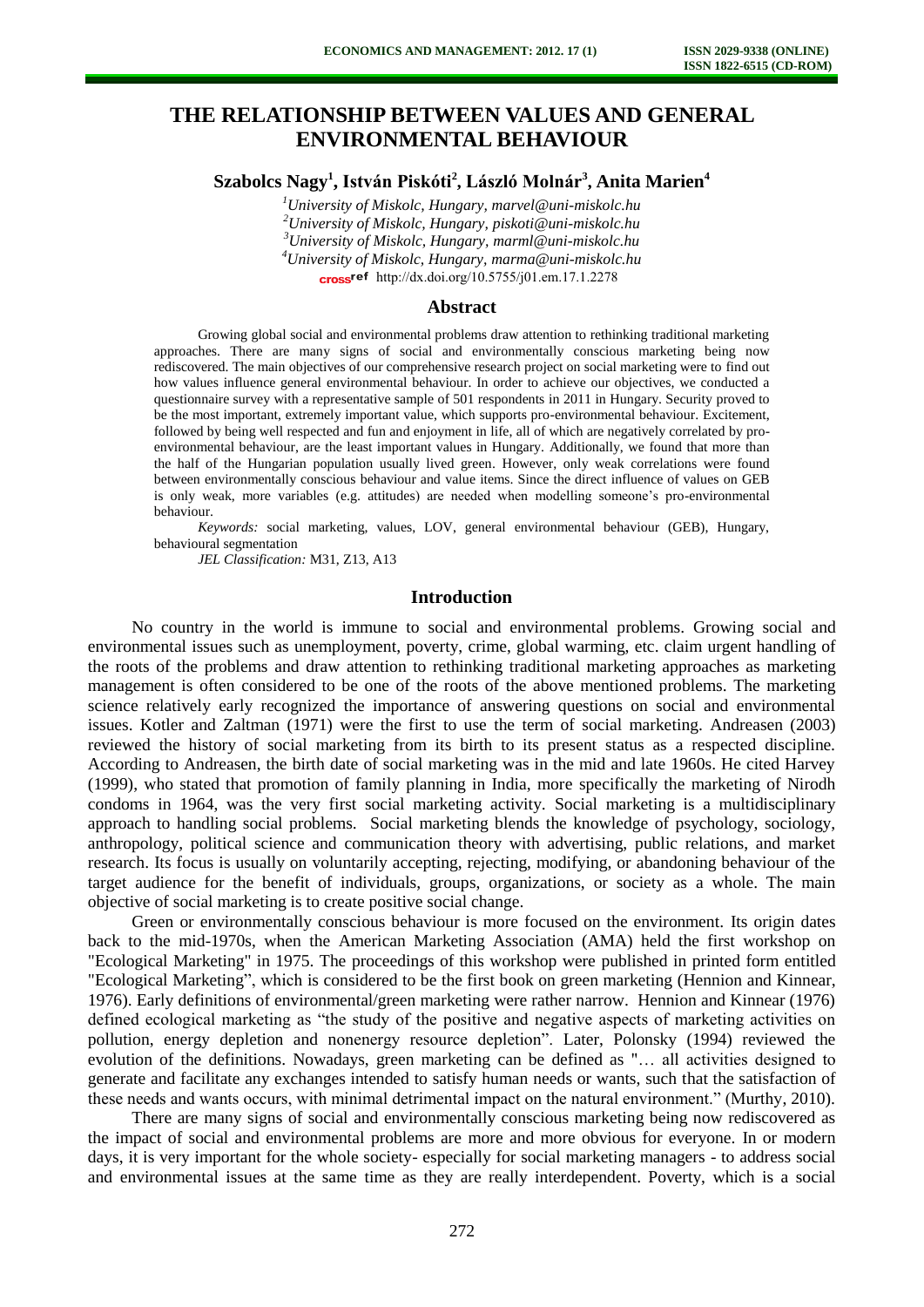problem, can cause people to cut down trees, which can lead to deforestation of a region, which is a serious damage to the environment (Kerr et al., 2004). Whereas environmental problems like global warming can cause social disasters. For example the rising sea level due to global warming can endanger whole nations. Brown (2001) published a shocking article at the Earth Policy Institute webpage on this issue, where he wrote that "In October 1987, Maumoon Abdul Gayoom, President of the Maldives, noted in an impassioned address to the United Nations General Assembly that his country was threatened by rising sea level. In his words, his country of 311,000 was "an endangered nation." With most of its 1,196 tiny islands barely 2 meters above sea level, the Maldives' survival would be in jeopardy with even a 1-meter rise in sea level in the event of a storm surge."

#### **Methodology**

Social and environmental issues must be handled together. Strengthening pro-social and proenvironmental behaviour at the same time is a must as the level of environmentalism and sustainable development is still low in our country. Only a few people do live green in Hungary and there are a lot of social problems to address, which is the background of our research problem.

People's behaviour is always determined by their core values. Core values have a big impact on our lifestyle and consumption patterns, and are learnt during the socialization and it is very hard to change especially after childhood. We studied the related literature to find out which core values had an influence on pro-environmental behaviour in Hungary, and found no publications on this topic. Therefore, in accordance with the new challenges in marketing, we decided to analyse the relationship between values and proenvironmental behaviour in Hungary, which was our main scientific research objective. Moreover, we aimed to identify the value profile of the general environmental behaviour based segments of the Hungarian population; to identify the importance of core values and to analyse the direct influence of values on proenvironmental behaviour.

In order to achieve our objectives, we conducted a questionnaire survey with a representative sample of 501 respondents in July and August 2011 in Hungary. This paper is a part of a comprehensive research project on social marketing in Hungary by the research team of the authors, Marketing Institute, University of Miskolc, Hungary<sup>1</sup>. This broader research project comprises the analysis of the field of perceived social problems, pro-environmental behaviour, health-consciousness and social identity.

In order to measure core values we used the LOV scale , which was developed by researchers at the University of Michigan Survey Research Centre (Kahle, 1983) on the theoretical basis from Maslow's (1954) and Rokeach's (1973) papers. The LOV is an easy-to-use, yet powerful construct as it considerably simplifies the ranking task of 18 Rokeach value items. The LOV scale works with nine variables representing the nine terminal values. Two of the items in the LOV (sense of accomplishment and self-respect) are identical to RVS items; the remaining LOV items either combine several RVS items or generalize a specific RVS item (Schwartz and Bilsky, 1987). Accoring to Kopanidis (2009), the advantage of LOV is its ability to separate the influence of demographics and values on consumer behaviour. Internal, external and interpersonal values comprise the LOV construct. Sense of security, sense of belonging and being well respected are considered to be the External Values, while warm relationships as well as and enjoyment in life are Interpersonal Values. Self-fulfilment, self-respect, sense of accomplishment and excitement are the internal values. (Kopanidis, 2009). Respondents were asked to answer the question: "To what extent do you think the following values are important - play a central role - in your life?". We used a five point importance scale to quantify the responses.

To measure pro-environmental behaviour in Hungary, the revised General Ecological Behaviour (GEB) scale was used in our survey. The original General Ecological Behaviour scale (GEB scale) is made up of 38 items representing different types of ecological behaviour and some non-environmental, pro-social behaviour as well (Kaiser et al., 1999). When developing the revised GEB construct, we missed out three ecological behaviour items from the original GEB measure, but added nine new items, too. In the light of our previous research findings, we cut items that did not prove to have significant effect on pro-environmental behaviour in Hungary as follows: "In supermarkets, I usually buy fruits and vegetables from the open bins.", "I do not know whether I may use leaded gas in my automobile." and "I use a cleaner made especially for bathrooms rather than an all-purpose cleaner.". Our revised GEB measure consists of 36 items strictly

l

<sup>&</sup>lt;sup>1</sup> This paper has been published as a part of K81718 research project of the Hungarian Scientific Research Fund, entitled 'Paradigms of Social Marketing – theoretical and methodological keynote research'.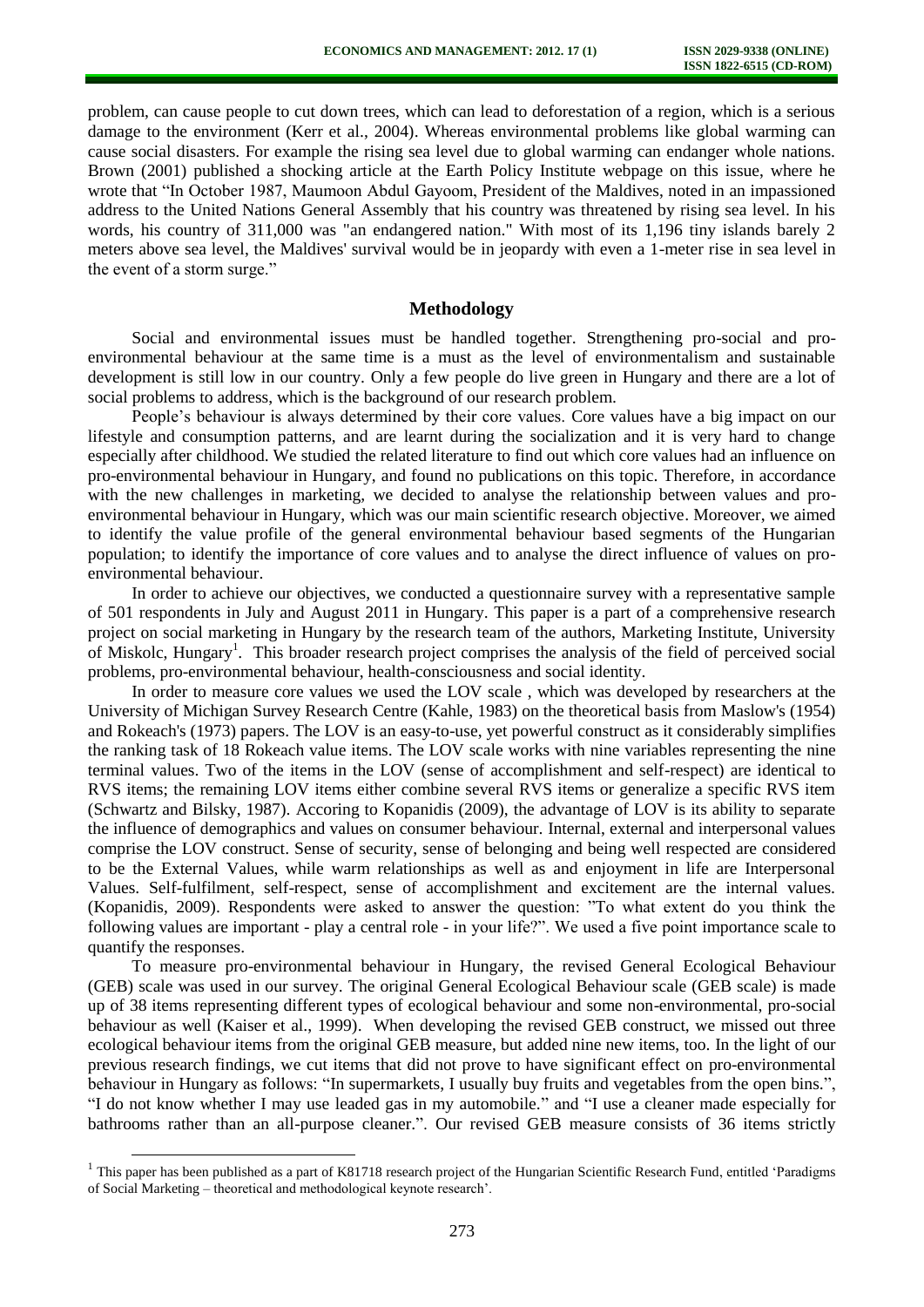focusing on environmental behaviour. The newly added items were supposed to cover behaviours we thought important to analyse such as buying environmentally-friendly products or organic foods; participation in selective waste collection; buying products made of recycled materials; not buying anything from companies being socially or environmentally non-responsible; not buying products tested on animals; preferring energy efficiency when purchasing new household devices; preferring local products and foods; not traveling by air; and last but not at least avoiding eating too much meat. We used the yes or no (dichotomous) question format to quantify the level of general environmental behaviour of each respondent. The revised GEB scale therefore is a unidimensional Rasch scale, and the degree of someone's ecological behaviour can be expressed in a scale from 0 to 1, where zero represents the least environmentally conscious behaviour and 1 represents the most environmentally conscious behaviour.

To measure social and environmental problem sensitivity, we developed a construct containing nineteen items. We collected the most important social and environmental problems including poverty; crime; worsening working conditions; alcohol, cigarettes and drug use; environmental issues; unhealthy lifestyle; minorities; regional inequalities; worsening conditions of education; low birth-rate; decline of cultural values; lack of free time; cultural isolation; overconsumption; ethnical and religious fanatics, conflicts; starvation and lack of drinking water; epidemics and uncured diseases; wars and armament as well as overpopulation. Respondents were asked to rate the importance of each problem in a five point scale, where 1 represented no problem, whereas 5 represented the most crucial problem.

#### **Research Findings**

As far as the importance of LOV items concerned, we found that security is the most important value in Hungary (Figure 1.). Our research findings show that a sense of accomplishment also plays very important role in Hungarian people's lives. The Hungarians considered self-respect, warm relationships with others and sense of belonging as equally important values. Self-fulfilment is also important for the Hungarians. The least important value in Hungary is excitement, followed by being well respected and fun and enjoyment in life.



**Figure 1.** Importance of LOV items in Hungary

The level of pro-environmental behaviour in Hungary is higher than expected. We found that more than the half of the Hungarian population usually lived green, which is really very promising even if we know that this result was based on self-assessment (revised GEB mean= 0.5, standard deviation=0.157). To segment the Hungarian population, behavioural based approach (the revised GEB scale) was used. We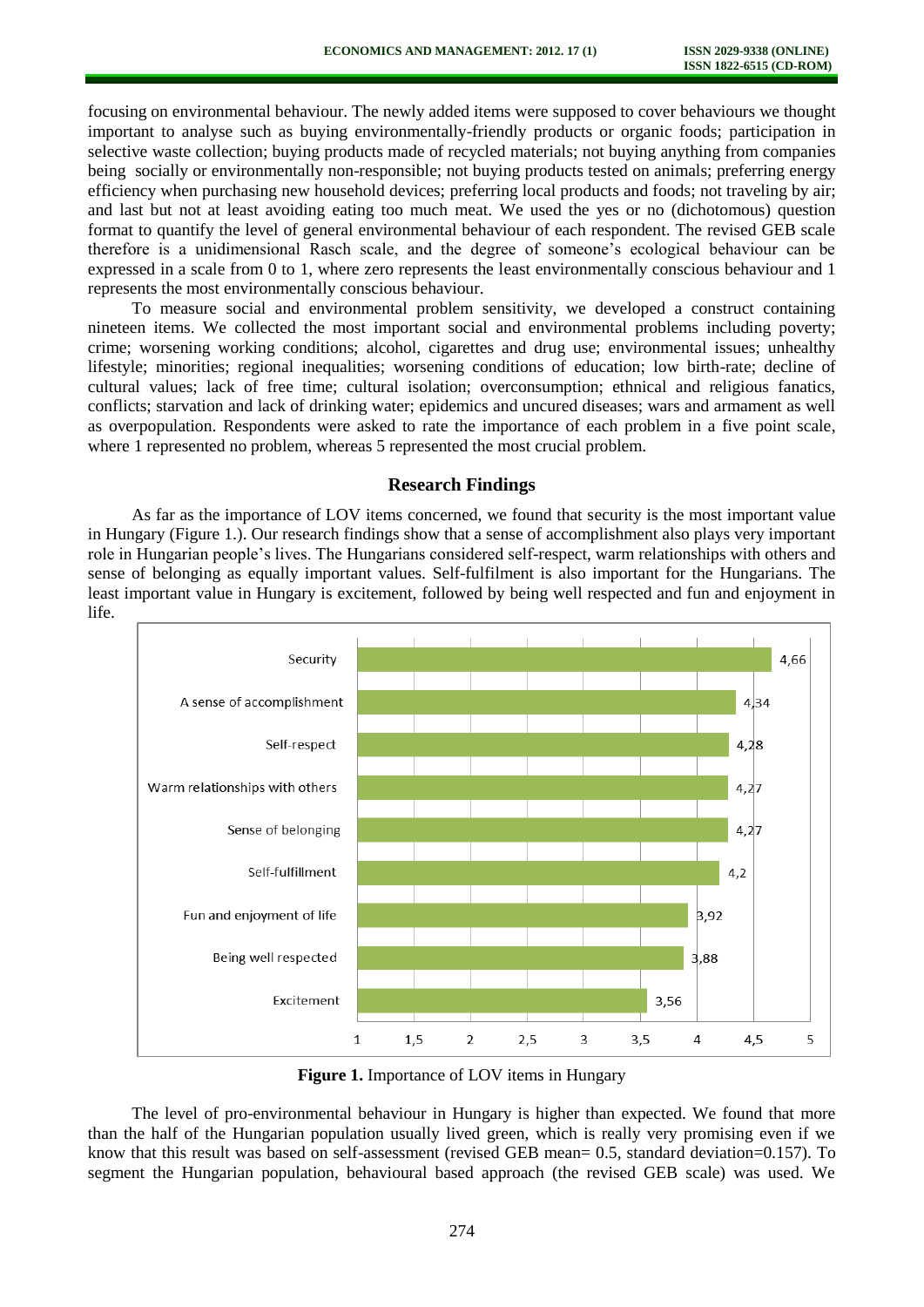decided to divide our respondents into four segments based on their GEB scores. Distribution of segments can be seen in Table 1. The most pro-environmental segment, the dark greens, comprises respondents with GEB scores between 0.75 and 1.00, whereas at the other extreme the dark browns segment comprises respondents with the lowest GEB scores (below 0.25). Only a few people belonged to either extreme segment. We found that most people in Hungary lived green or brown.

| <b>Segments</b> | <b>Revised GEB Score</b> | <b>Percent</b> |
|-----------------|--------------------------|----------------|
| Dark Browns     | $0.00 - 0.24$            | 6.99           |
| <b>Browns</b>   | $0.25 - 0.49$            | 42.51          |
| Greens          | $0.50 - 0.74$            | 45.11          |
| Dark Greens     | $0.75 - 1.00$            | 5.39           |
| Total           |                          | 100.00         |

|  | <b>Table 1.</b> Distribution of Segment |  |
|--|-----------------------------------------|--|
|--|-----------------------------------------|--|

Poverty proved to be the most important social problem in Hungary (mean=4.44), followed by crime (4.34) and the worsening working conditions (4.26). Alcohol, cigarettes and drug use is also an important social issue (3.97) in our country. Hungarian people also considered environmental issues as an important problem to address (3.8). Moreover, our respondents identified three significant social problems. They are respectively: minorities (3.72), regional inequalities (3.72) and the worsening conditions of education (3.68).

We found only weak correlations between environmentally conscious behaviour (revised GEB) and the items of Kahle's LOV (Figure 2.). The strongest, even weak, positive correlation between GEB and warm relationships with others was found (0.166). It was followed by sense of belonging (0.145), a sense of accomplishment (0.140), self-fulfilment (0.121), security (0.109) and self-respect (0.098). We found the strongest negative correlation between environmentally conscious behaviour and being well respected (- 0.073). Excitement (-0.0.56) as well as fun and enjoyment in life (-0.032) as values are also negatively correlated with pro-environmental behaviour.



Figure 2. Correlation between pro-environmental behaviour and values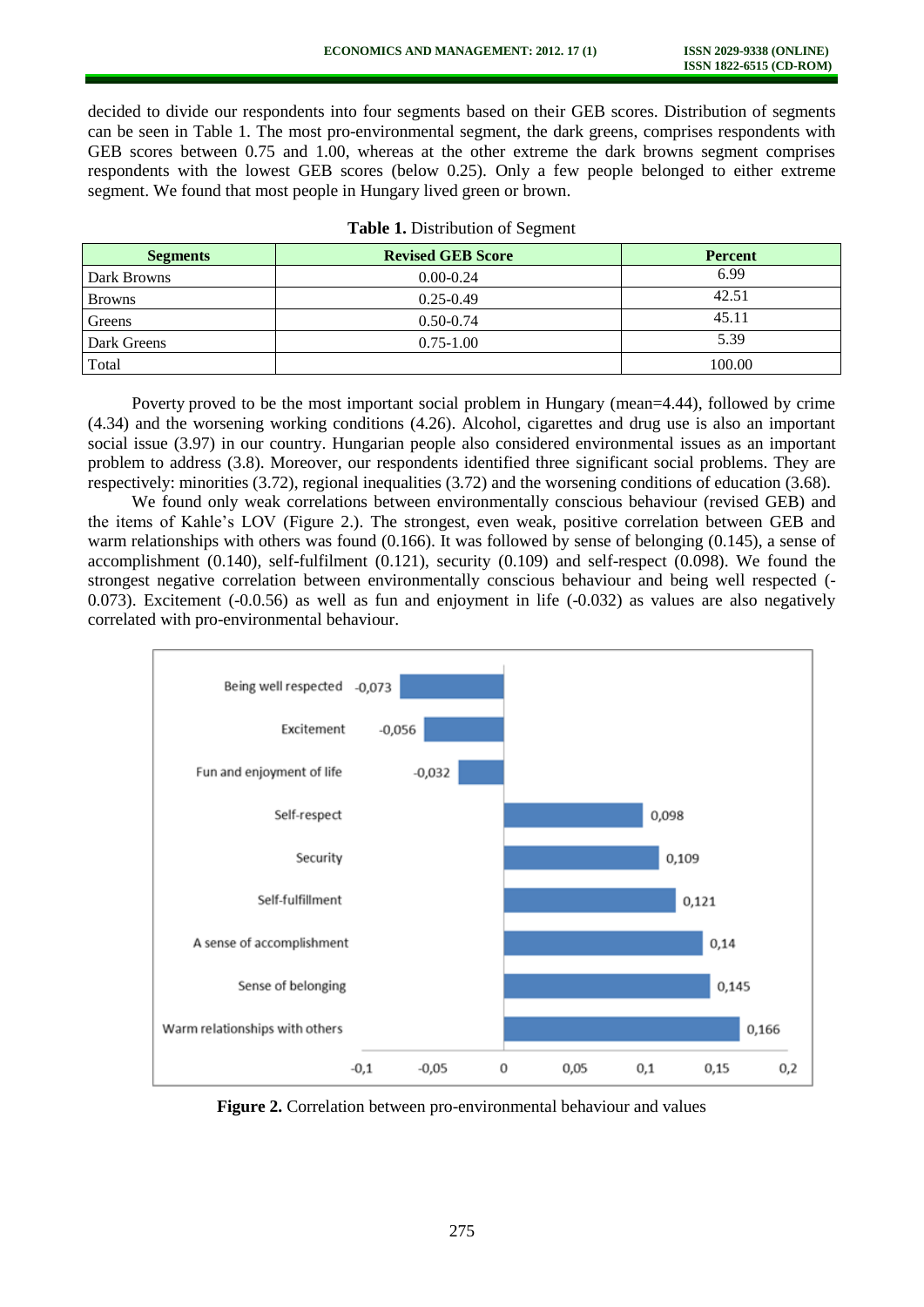

**Figure 3.** The importance of values by GEB-based segments

The value profile of segments showed that sense of belonging, warm relationships with others, security, self-respect and a sense of accomplishment are significantly more important values for the members of the most environmental conscious segment (the dark greens) in Hungary, whereas excitement, being well respected and fun and enjoyment of life played less important role in their lives. In contrast to them, the members of the least environmentally conscious segment, the dark browns, seek respect, excitement, fun and enjoyment in their lives.

In order to find out how values are directly influencing pro-environmental behaviour, we used linear regression analysis. In our model, the dependent variable was the revised GEB scale, the predictors were the LOV items. The ANOVA table reports a significant F statistic, indicating that using the model is better than guessing the mean (Table 2.).

| -------------- |                       |     |                    |       |      |  |  |  |
|----------------|-----------------------|-----|--------------------|-------|------|--|--|--|
| <b>Model</b>   | <b>Sum of Squares</b> |     | <b>Mean Square</b> |       | Sig. |  |  |  |
| Regression     | .088                  |     | .                  | 5.299 | .000 |  |  |  |
| Residual       | 10.884                | 477 | .023               |       |      |  |  |  |
| Total          | .972                  | 486 |                    |       |      |  |  |  |

| Table 2. ANOVA |  |
|----------------|--|
|----------------|--|

As a whole, the regression is adequate for modelling pro-environmental behaviour. Nearly 9% of the variation in general environmental behaviour is explained by the model (Table 3.).

| Model | .    | Square | <b>R</b> Square<br><b>Adjusted</b> | <b>Std. Error of the Estimate</b> |
|-------|------|--------|------------------------------------|-----------------------------------|
|       | 301a | .091   | ∼<br>.v. 1 -                       | 5105                              |

**Table 3.** Model Summary

Even though the model fit looks positive, the first section of the coefficients table (Table 4.) shows that there are too many predictors in the model. There are a few non-significant coefficients, indicating that these variables do not contribute much to the model. To determine the relative importance of the significant predictors, take a closer look at the standardized coefficients. The second section of the coefficients table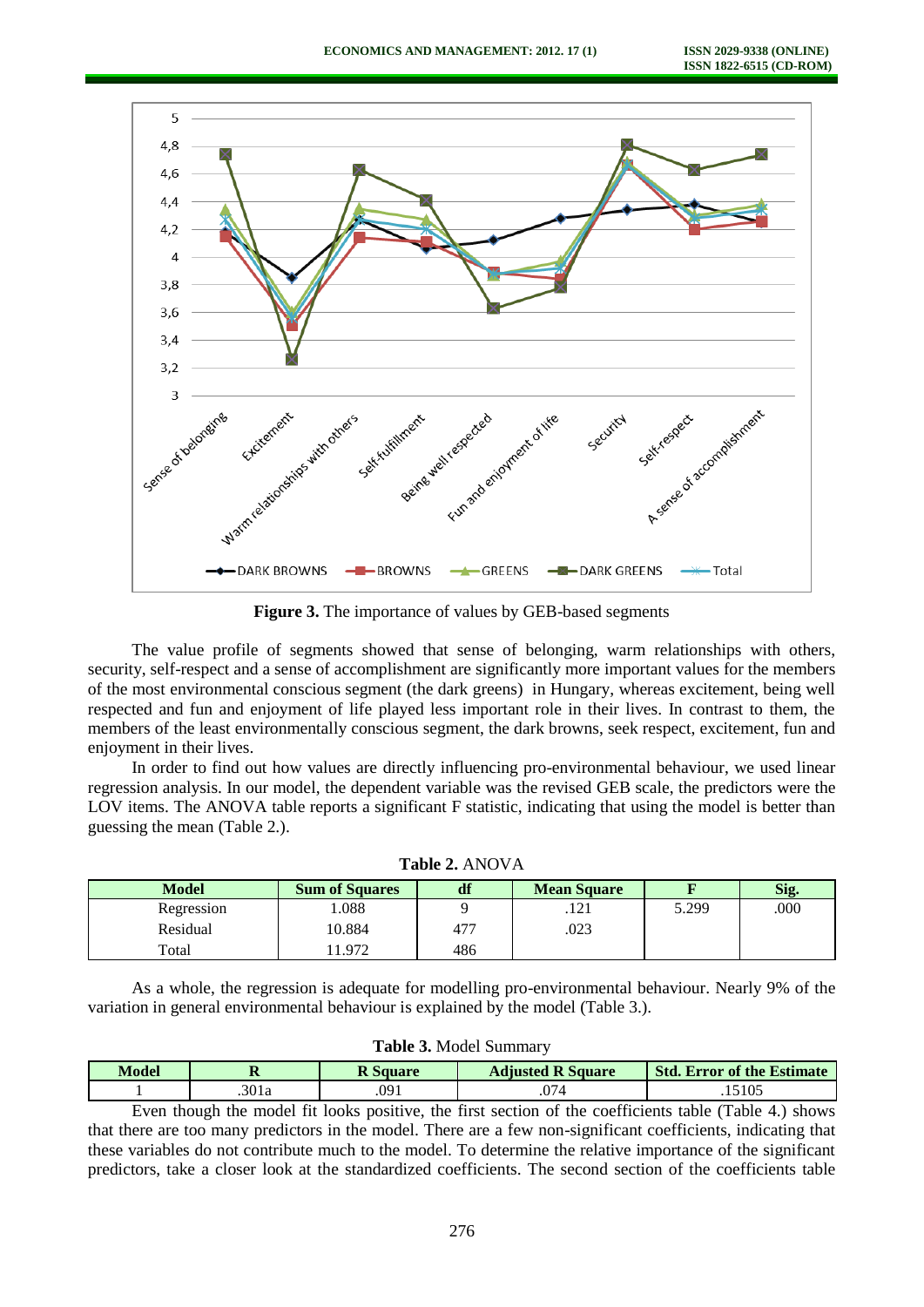shows that there is no problem with multicollinearity. For most predictors, the values of the partial and part correlations do not drop sharply from the zero-order correlation. This means, for example, that much of the variance in pro environmental behaviour that is explained by "warm relationships with others" is not also explained by other variables.

| <b>Table 4. Coefficients</b>         |                                              |                      |                                                 |          |                     |                |                                          |         |                  |            |
|--------------------------------------|----------------------------------------------|----------------------|-------------------------------------------------|----------|---------------------|----------------|------------------------------------------|---------|------------------|------------|
| <b>Model</b>                         | <b>Unstandardized</b><br><b>Coefficients</b> |                      | <b>Standardized</b><br>t<br><b>Coefficients</b> | Sig.     | <b>Correlations</b> |                | <b>Collinearity</b><br><b>Statistics</b> |         |                  |            |
|                                      | B                                            | Std.<br><b>Error</b> | <b>Beta</b>                                     |          |                     | Zero-<br>order | <b>Partial</b>                           | Part    | <b>Tolerance</b> | <b>VIF</b> |
| (Constant)                           | .246                                         | .067                 |                                                 | 3.666    | .000                |                |                                          |         |                  |            |
| Sense of<br>belonging                | .015                                         | .009                 | .082                                            | 1.621    | .106                | .146           | .074                                     | .071    | .753             | 1.328      |
| Excitement                           | $-.014$                                      | .007                 | $-.103$                                         | $-1.956$ | .051                | $-.055$        | $-.089$                                  | $-.085$ | .687             | 1.455      |
| Warm<br>relationships with<br>others | .030                                         | .010                 | .158                                            | 2.952    | .003                | .170           | .134                                     | .129    | .665             | 1.504      |
| Self-fulfilment<br>1                 | .012                                         | .009                 | .066                                            | 1.274    | .203                | .129           | .058                                     | .056    | .716             | 1.397      |
| Being well<br>respected              | $-.023$                                      | .007                 | $-.155$                                         | $-3.109$ | .002                | $-.067$        | $-.141$                                  | $-136$  | .769             | 1.300      |
| Fun and<br>enjoyment of life         | $-.011$                                      | .008                 | $-0.066$                                        | $-1.320$ | .188                | $-.032$        | $-.060$                                  | $-.058$ | .770             | 1.298      |
| Security                             | .016                                         | .012                 | .060                                            | 1.292    | .197                | .109           | .059                                     | .056    | .877             | 1.140      |
| Self-respect                         | $-.002$                                      | .011                 | $-.009$                                         | $-.157$  | .875                | .098           | $-.007$                                  | $-.007$ | .640             | 1.563      |
| A sense of<br>accomplishment         | .029                                         | .011                 | .142                                            | 2.648    | .008                | .140           | .120                                     | .116    | .662             | 1.511      |

The tolerance is the percentage of the variance in a given predictor that cannot be explained by the other predictors. Thus, the big tolerances show that only 15%-30% of the variance in a given predictor can be explained by the other predictors. A variance inflation factor greater than 2 is usually considered problematic. As the largest VIF in the table is 1.563, there is no problem with multicollinearity.

We found that "warm relationship with others" contributed the most to the model because it has a largest absolute standardized coefficient. Pro environmental behaviour is also very much influenced by the value "being well respected" and the "sense of accomplishment". It must be mentioned that the importance of value item "being well respected" has got negative effect on pro-environmental behaviour, similarly to "excitement", "fun and enjoyment of life" and self-respect. The more important these values are for someone, the less probable he or she lives green. In our model, sense of belonging, self-fulfilment and security proved to be values supporting pro-environmental behaviour.

This model measuring the direct influence of values on pro-environmental behaviour has an acceptable level of prediction power as we know that values also have an indirect effect on GEB through attitudes and behavioural intentions.

### **Conclusions**

Growing social and environmental problems must be addressed by modern marketing science. In order to do so, it is necessary for social marketing managers to identify the most important issues before developing social marketing strategies. In Hungary, issues like poverty, crime and the worsening working conditions are in the first place, but environmental problems are also significant. A campaign to solve environmental problems must focus on making pro-environmental behaviour more popular. One's lifestyle and behaviour is directly and indirectly influenced by his or her core values. In Hungary, security proved to be the most important, extremely important value, which supports pro-environmental behaviour. Our research findings showed that the "sense of accomplishment", which is also a pro-environmental value, played very important role in Hungarian people's lives, whereas the least important values in Hungary were excitement, followed by being well respected and fun and enjoyment in life, which are negatively correlated by pro-environmental behaviour. This might be the reason why we found that more than the half of the